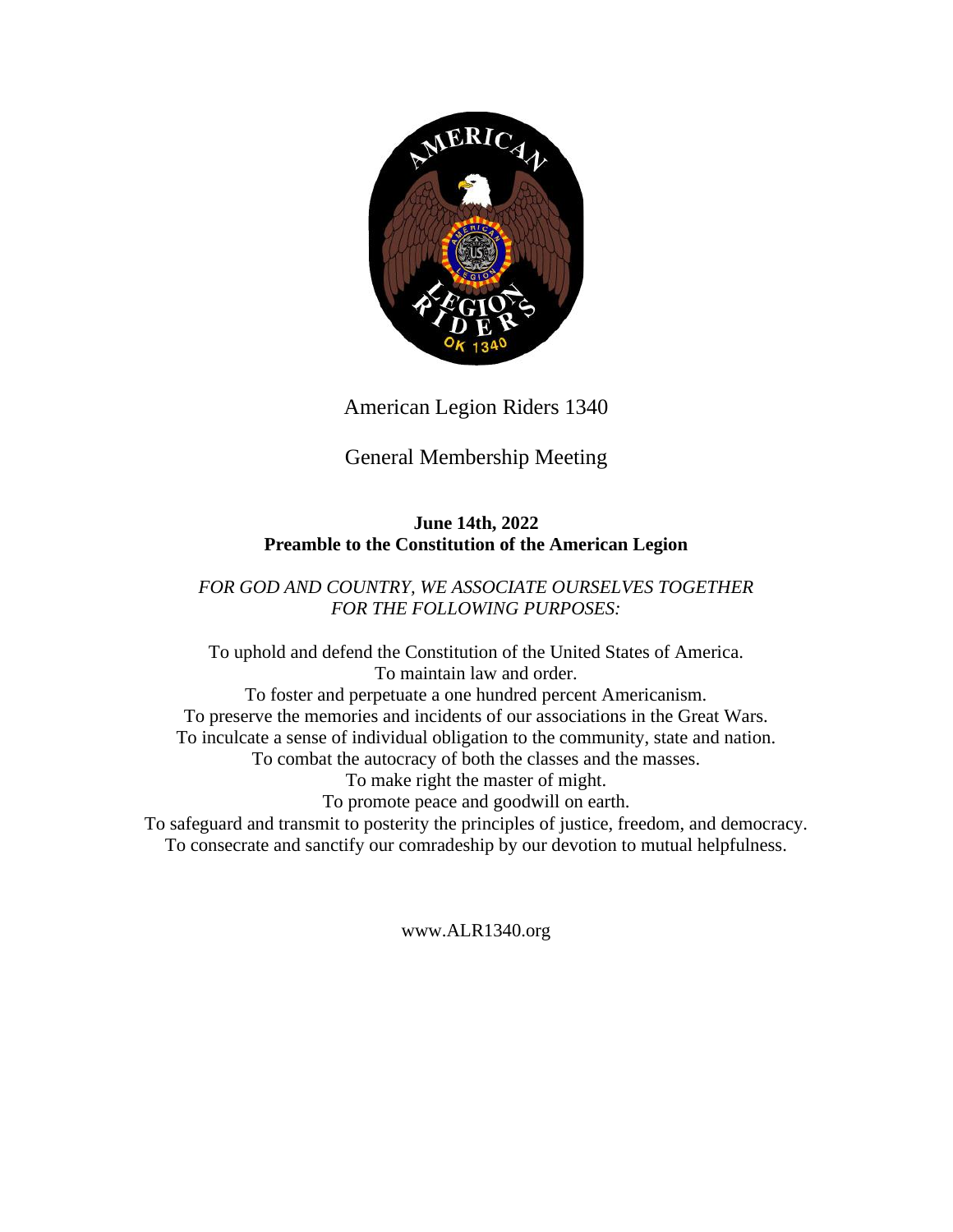## *American Legion Riders 1340 Meeting Minutes*

Minutes for American Legion Riders 1340 meeting on June 14, 2022 Meeting held at American Legion Post 12, 6101 NW 50<sup>th</sup> Street; OKC, OK

- ➢ Meeting opened at 7:03
- ➢ Prayer Chaplain Mike Marxen
- ➢ POW/MIA Chair Ceremony Sgt at Arms Robin Barby
- ➢ Pledge of Allegiance
- ➢ Recitation of Preamble
- $\geq 13$  members, 1 guest present:
- ➢ Finance Report: Current bank balance \$6979.86

ALR1340 Bank Balance as of: **June 14, 2022** 

|                        |            |                           | <b>Expenditures</b> | <b>Deposits</b> | <b>Balance</b> |
|------------------------|------------|---------------------------|---------------------|-----------------|----------------|
| May 09, 2022           | \$6,356.24 | D - Donations             | \$0.00              | \$0.00          | \$0.00         |
| <b>Deposits</b>        | \$1,282.50 | <b>All Fundraisers</b>    | \$0.00              | \$1,252.50      | \$1,252.50     |
| <b>Expenditures</b>    | \$658.88   | O - Operating Exp         | \$143.88            | \$0.00          | $-$143.88$     |
| June 14, 2022          | \$6,979.86 | <b>R-Regular Dues</b>     | \$0.00              | \$0.00          | \$0.00         |
|                        |            | S - Son's Dues            | \$15.00             | \$30.00         | \$15.00        |
|                        |            | Total:                    | \$158.88            | \$1,282.50      | \$1,123.62     |
|                        |            |                           |                     |                 |                |
|                        | <b>YTD</b> |                           | <b>Expenditures</b> | <b>Deposits</b> | <b>Balance</b> |
| <b>BOY Balance</b>     | \$2,215.25 | <b>D</b> - Donations      | \$0.00              | \$0.00          | \$0.00         |
| <b>Deposits</b>        | \$5,662.07 | <b>All Fundraisers</b>    | \$5.00              | \$4,427.07      | \$4,422.07     |
| <b>Expenditures</b>    | \$897.46   | O - Operating Exp         | \$200.95            | \$125.00        | $-$75.95$      |
| <b>Current Balance</b> | \$6,979.86 | R-Regular Dues            | \$32.00             | \$50.00         | \$18.00        |
|                        |            | S - Son's Dues            | \$45.00             | \$60.00         | \$15.00        |
|                        |            | <b>Total:</b>             | \$282.95            | \$4,662.07      | \$4,379.12     |
|                        |            |                           |                     |                 |                |
|                        |            | <b>Fundraisers</b>        |                     | <b>Balance</b>  |                |
|                        |            | <b>F</b> - Fundraiser     | \$0.00              | \$0.00          | \$0.00         |
|                        |            | G - Gun Raffle            | \$0.00              | \$80.00         | \$80.00        |
|                        |            | L - Legacy Run            | \$5.00              | \$3,297.07      | \$3,292.07     |
|                        |            | T - Legacy Run T-Shirt    | \$0.00              | \$0.00          | \$0.00         |
|                        |            | X - Legacy Run Reg        | \$0.00              | \$1,050.00      | \$1,050.00     |
|                        |            |                           | \$5.00              | \$4,427.07      | \$4,422.07     |
|                        |            |                           |                     |                 |                |
|                        |            | <b>Mission Blue Grant</b> | \$614.51            | \$1,000.00      | \$385.49       |

## ➢ Old Business:

- o **Jun 23rd to 26th** 7 th Annual Kansas Legacy Run, [Kansas American Legion](https://kansasalr.com/)  [Riders.](https://kansasalr.com/) OK riders registered will be departing on Wed, Jun 22<sup>nd</sup>. KSU at noon from the Valero station at the intersection of I-35 & Hwy 33.
- o **Jul 14th to 16th** 3 rd [Annual Oklahoma Legacy Run.](http://www.alr1340.org/legacy.htm) Registration info is available on our [website.](http://www.alr1340.org/) *All registrations must be turned in by July 1st to get the t-shirt at no additional cost. We also need members to be gathering raffle items and soliciting for donations. All donors of funds or items with a value of \$100 or greater will be recognized on our ride t-shirts*.